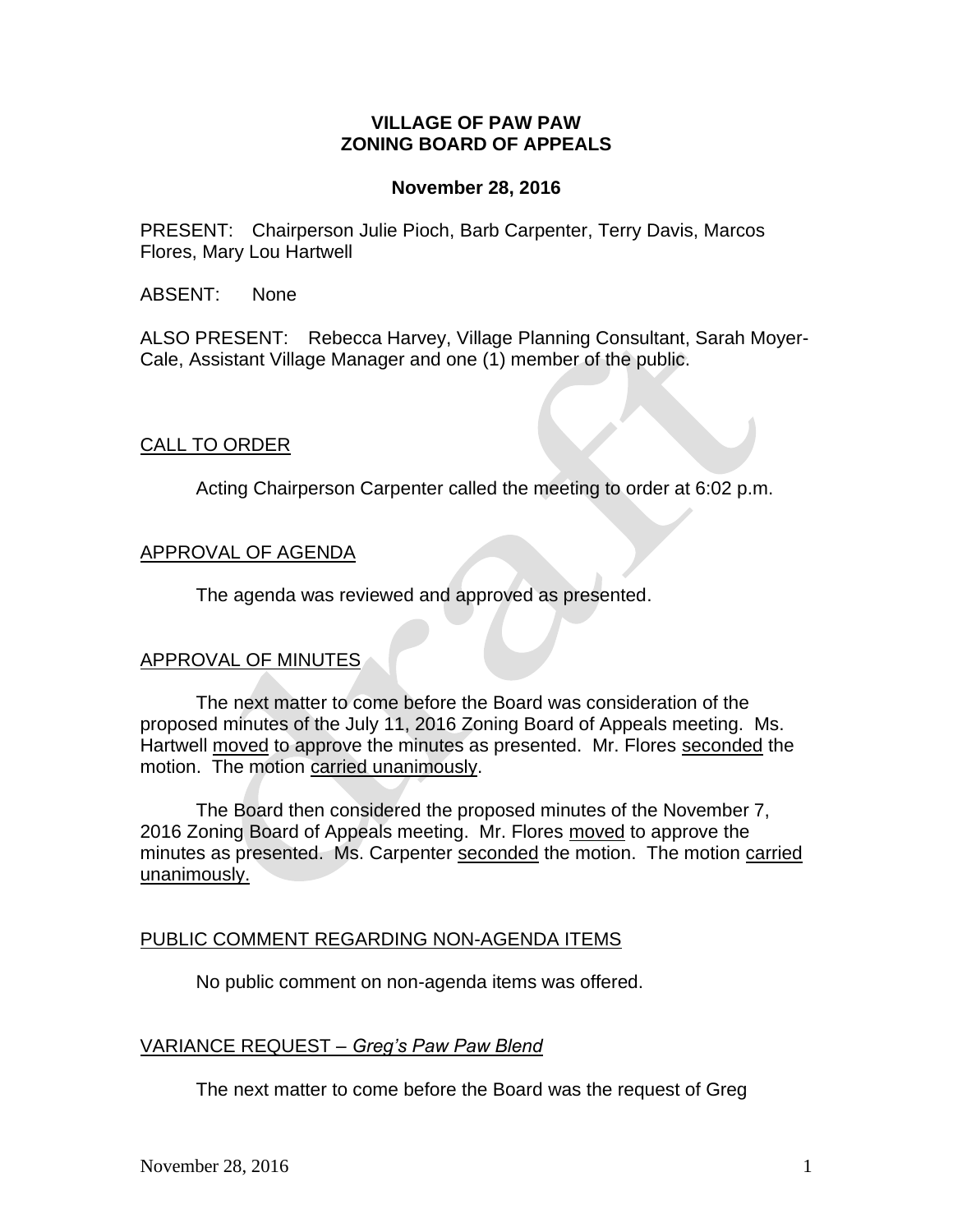Wegeler for Variance Approval from the following standard applicable to a proposed *'drive-in restaurant*' (Greg's Paw Paw Blend)*:*

: **Section 42-367 (10) a.** – The main and accessory buildings shall be setback a minimum of 60 feet from adjacent rights of way or residential property lines.

The subject site is located at 804 South Kalamazoo Street (Suite #7) and is within the B-2 General Business District

Greg Wegeler, was present on behalf of the application. Referencing a site plan for the project, he provided an overview of the request, noting the following:

: Greg's Paw Paw Blend is located within an existing retail strip center; : Special Use Permit was granted on November 3, 2016 for a proposed drive-thru addition on the suite occupied by Greg's Paw Paw Blend; : approval was conditioned upon receipt of variance approval from the 60 ft setback requirement applicable to a '*drive-in restaurant*; : limited by the existing building location (5 ft setback) and in order to provide for adequate vehicular circulation/stacking, a 10 ft building setback from the right-of-way line of Commercial Avenue is proposed.

Harvey reviewed the decision of the Planning Commission, highlighting the findings of the Commission on the Special Use Criteria and the elements of the site plan as they related to the existing building setback, existing driveway locations and on-site circulation objectives.

#### *(Chairperson Pioch entered the meeting)*

No public comment was offered on the matter.

The Board then proceeded with a review of the variance criteria set forth in Section 42-66, noting the following findings with respect to the variance request:

- 1. The subject site is a flag-shaped lot and is only 30 ft in depth (from Commercial Avenue) where the drive-thru addition is proposed; the building on the site is existing and is provided a 0 ft setback from Industrial Avenue and a 5 ft setback from Commercial Avenue preventing expansion in compliance with the 60 ft setback requirement.
- 2. The proposed 10 ft setback for the drive-thru addition is greater than the setback of the existing building (5 ft) on the site and of the commercial buildings on the surrounding lots; existing drive-thru